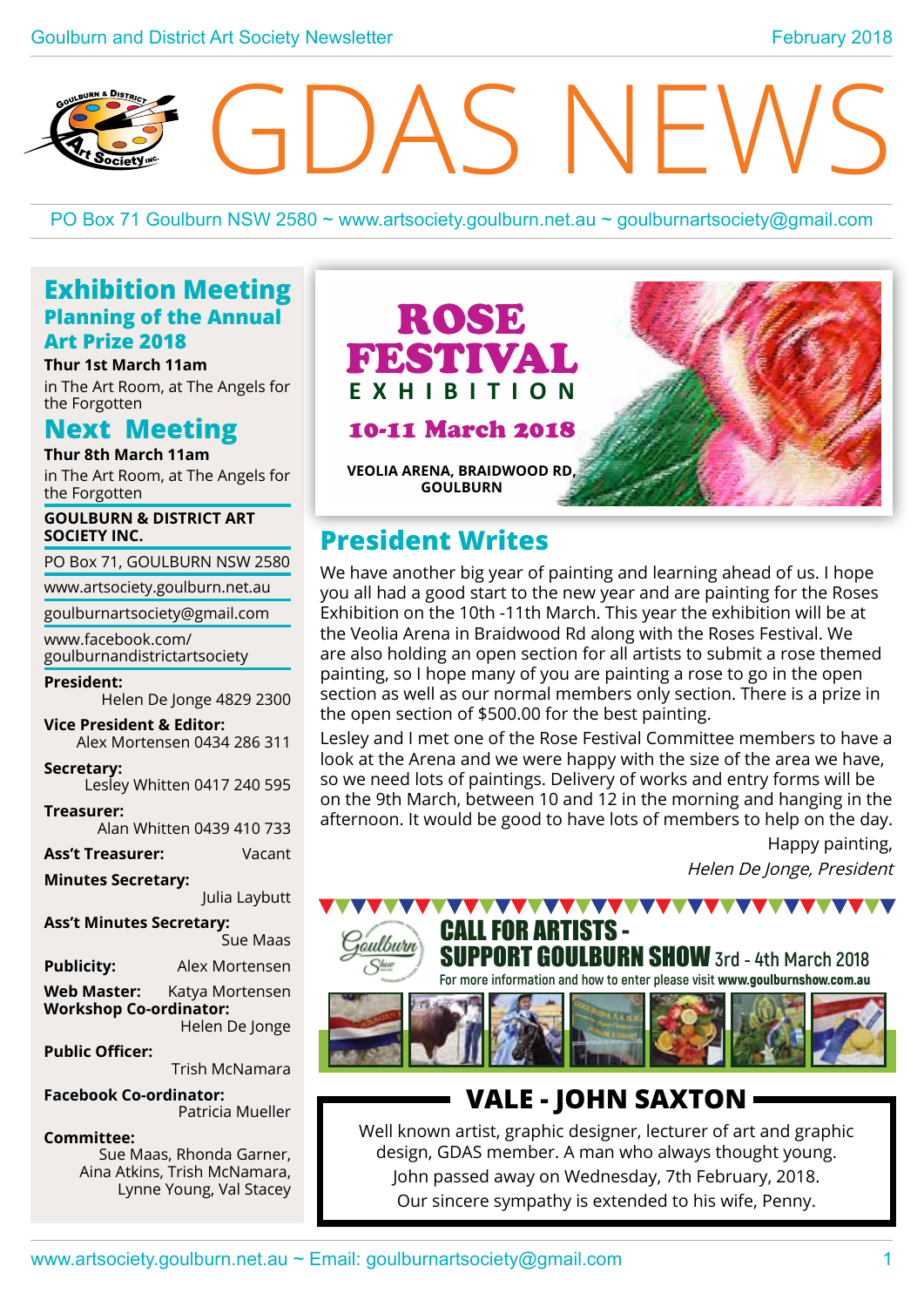### **GDAS Workshops**

**Watercolour with Chan Dissanayake**

24/25 March 2018 9am-4pm. Cost: GDAS members \$100; non-members \$130. Location TBA.

### **Acrylics with Marion Schumacher**

19 May 2018

10am-4pm in The Art Room. Cost: GDAS members \$10: non-members \$30.

To reserve your place and to find out more details for any workshop, phone Helen De Jonge 4829 2300.

If you would like to run a workshop or suggest a topic and/or media and/or tutor for a workshop in 2018 please contact Helen De Jonge.

# **Editorial**

As always, I am appealing to members to send information to me to make our newsletter informative and interesting. It is your newsletter - not just mine.

Please send any items that you consider could be published in our 2018 newsletters to alexgamort@gmail.com.

Please remember we have the Art Room on Thursdays and Saturdays. It is there for use by members and those who do use it would love to see other members come along too.

Alex Mortensen, Editor

# **Position Vacant**

Ass't Treasurer position is still available. Please contact Lesley or Helen for details. Now is the time for someone to volunteer to learn to do the treasurer's job as we can't expect Alan to continue doing it year after year.

### **Our Regular Sponsors**

**Goulburn Workers Club** www.goulburnworkers.com.au

**Telaustralia** www.telaustralia.com.au

**Ozart Finder**  http://www.ozartfinder.com

# **Welcome to New Members**

It is pleasing to have Hans Van Haalen join the society and also a welcome back to Lesley Burrows. We hope to see you at meetings, paint days and some of the workshops.

# **Rose Festival Art Exhibition**

**Prize Money:** \$500 for the Rose Section

**Raffle Prize:** Donated by Stavros Papantoniou

**Where:** Veolia Stadium, Braidwood Rd - same area as the main Rose Flower Exhibition

- **When:** 10th -11th March, 10am 4pm
- **Delivery:** 9th March, 10am-12pm. Bring entry form, payment and art works

**Hanging:** 9th March, 10am-4pm

**Collection:** 11th March, 4pm

**Entry Fee:** GDAS members can enter up to 6 works for \$5. One of these, if a rose, may be entered in the Rose Section, the remainder in the general section. Non-members of GDAS may enter only one work for \$10 in the Rose Section.

Members are asked to assist with the hanging of the exhibition, duties during the exhibition and dismantling the exhibition. Many hands make light work!

# **Other Exhibitions & Events**

# **Goulburn Show**

GDAS members may be interested in entering the show. For full details and entry forms see the Goulburn Show website:

**http://www.goulburnshow.com.au/2018-schedule/pavilion/** and then click on Art to get the Schedule and Entry forms.

Entry forms and fees will be taken at the Goulburn Basketball Stadium, Braidwood Rd, Gate 5 from 11am-6pm on Wed 21st February, Thur 22nd, Fri 23rd, Mon 26th February 2018 from 9am-6pm. Enquiries Show Office 4821 6813

### **THE GOULBURN ART AWARD**

15 March, 12pm Entries Close 5 April, 5pm Finalists notified

9 April - 13 April Finalists works delivered to Gallery

20 April, 6pm Exhibition Opening and announcement of winners

Entry forms: **http://goulburnregionalartgallery.com.au/site/ goulburn\_art\_award.php** or collect one at the Gallery.

### **THE MARULAN ART EXHIBITION**

The Marulan Art Exhibition has regular exhibitions of artists works in the Marulan Memorial Hal, open every Saturday and Sunday. For information visit their website **www.marulanartexhibition.com**

# **Shoalhaven Art Society**

No information as yet on their 2018 events except for their successful Summer Exhibition that had 364 visitors in January is now closed. Their Annual Open Art Competition information will be provided when it's available. **https://shoalhavenartsociety.wordpress.com**

**See more next page**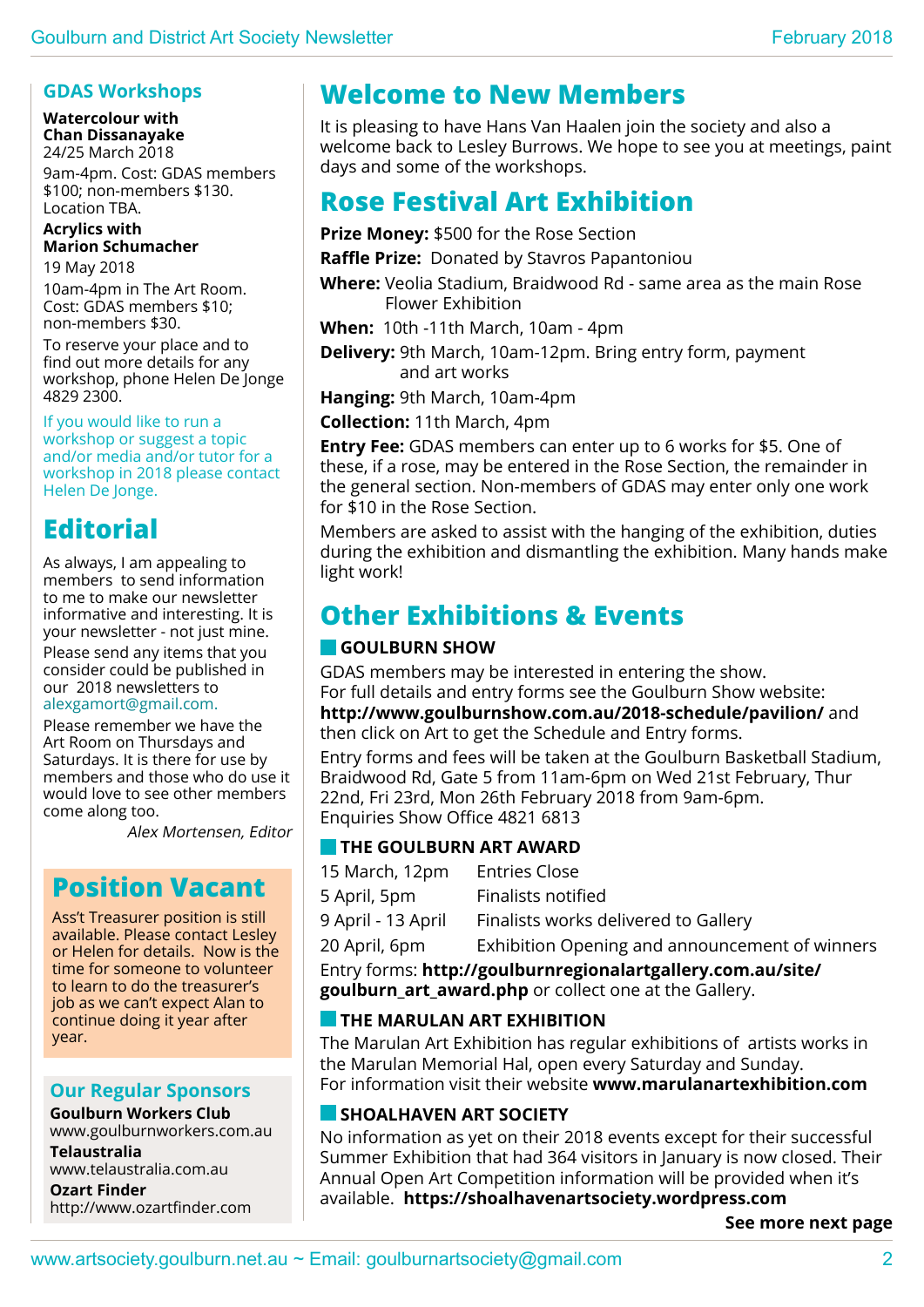

# **Celebrating Ten Years of Art**

This year I decided to create an album of Alex's art for his birthday present - Alex Mortensen Artworks 2008-2018. At first Alex thought we wouldn't find enough artwork pieces to fill the 100 page A4 size book. But as Alex is diversified in style and media and directions of art I had more than enough for the album.

The book contains the following sections: Abstract, Minimalism, Conceptual, Collage, Drawing, Miniatures and Small, Coastal, Landscapes, Portraits, Flowers, Nudes, Still-Life, Sculptures, Installations and Performance Art.

Within many of these are examples of his University art works.

The layout was completed in InDesign and printed by Photobox - online printing company.

We are very happy with the result - it was worth the hours and days of work. It is a great record of Alex's art during 10 years and it is a really unique book.

Katya Mortensen



http://aardvarkart.blogspot.com. au/2011\_08\_01\_archive.html

# **Other Exhibitions & Events (continued)**

### **ASOC**

Workshops available:

Suhkvinder Saggu's Life Drawing classes commencing on Feb 6th - FULL, but you can join the Shortlist.

Barry & Lucy McCann "Representational Art in Acrylics" 23-25 March. April Chung "Silk Art/Painting" 4 Sundays in March to April. For details and application forms see ASOC website: **http://asoc.net.au/workshops-and-short-courses**

### **MONARO ART GROUP**

Monaro Art Group in Cooma is planning to have a regular feature, "Artist in the Spotlight" and also "Artist at Work" who will be one of their artists at work in the Little Gallery. If you are in Cooma you'd be welcome to call in: 118 Sharp St, Cooma opposite the Tourist Information Office. Website: **https://monaroartgroup.wordpress. com/news**

# **Tumut Art Society**

Save the date for the 61st Annual Tumut Art Exhibition to be held from Saturday 23rd March to Sunday 8th April 2018 (opening night Friday 23rd March). Prize money will total \$8,400. Entry Form can be downloaded or completed online.

Currently at Five Ways Studio & Gallery: A-Z FIBRE Exhibition, 30 January - 5 March 2018. TAS members display their skills in a wide variety of fibre arts each Monday and Thursday in February. No cost, all welcome from 10am – 3pm.

Five Ways Studio & Gallery, Lot 1, Tumut Plains Rd, TUMUT NSW 2720 www.tumutart.com.au

# **ASOC Summer Art School Experience**

In January this year Alex and Katya participated in ASOC 's Summer Art School in Canberra. Their choice of workshops was one with Craig Penny - well known Victorian acrylic artist. There were 5 days of intensive work in a new, for us, style of Craig's and it was quite challenging.

During the workshop we produced about 8 paintings. Craig's demonstrations were very good, generous and informative along with some humour. He sets himself a time limit eg 2 hours to do a



Craig Penny demonstrating his techniques.

landscape of say 90x60cm. This helps to develop the artwork quickly and shows freedom. During the workshop we got to know several new colours and brushes that Craig likes to use. We really enjoyed the time spent and hope to develop the skills that Craig showed us.

Katya & Alex Mortensen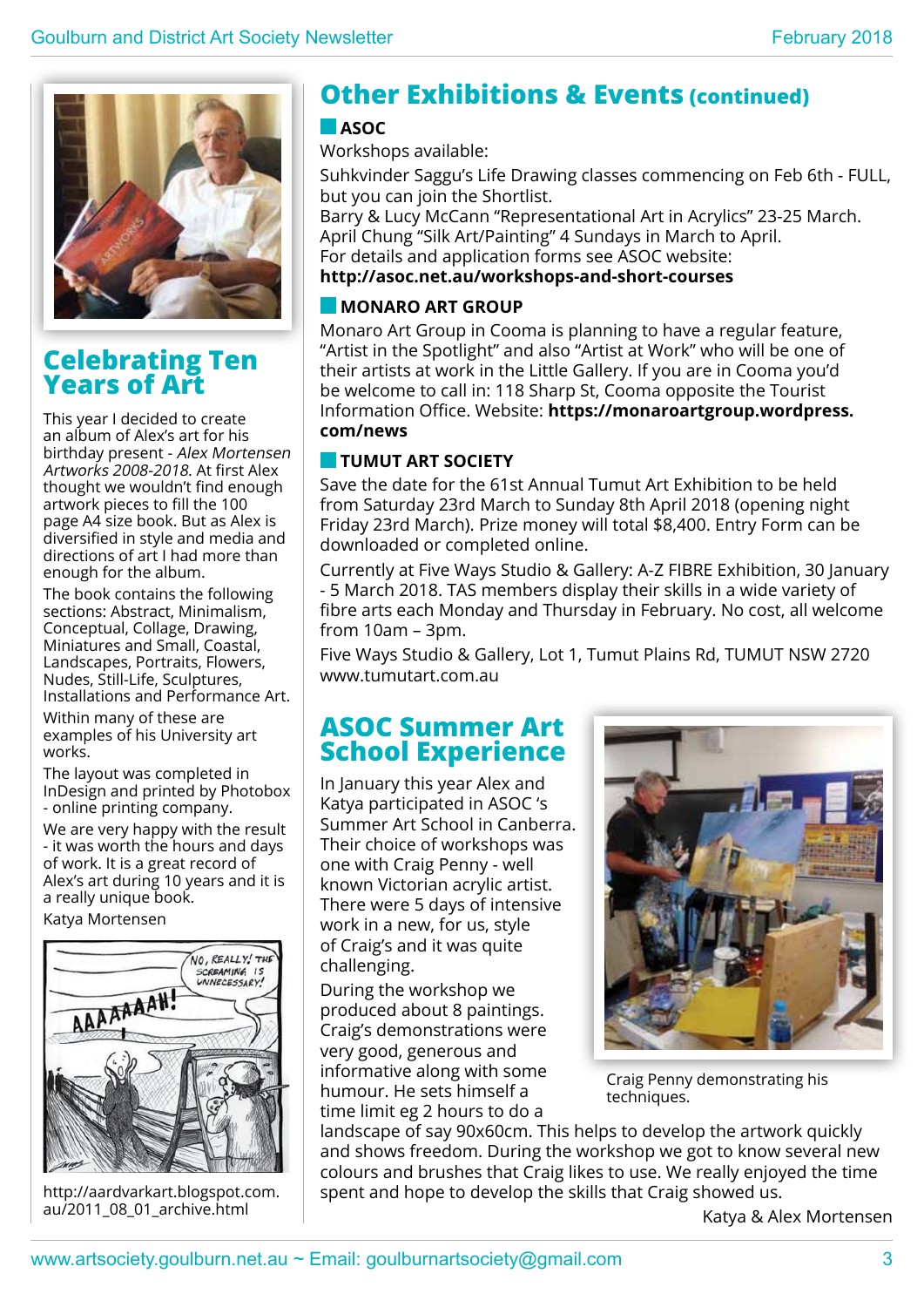### **The Art Room**

### **This room is ours for 2 days each week - Thursday and Saturday.**

**Thursdays**: There are usually some of us there to paint, draw, help each other out and to socialise.

First Saturday of the month could be a "special" day where such things as some tutoring at no cost, life drawing at no cost and so on could take place. We could make it a worthwhile time for members.

### **The 2018 Annual Art Prize**

will again be at The Goulburn Workers Club. Hang works on 10th October, Opening Night on Thursday 11th and runs to Sunday 14th October. See ad on page 5.

### **Member exhibitions**

We'll always endeavour to make space for members to advertise their exhibitions and report on them in our newsletter.



# **ASOC Meeting with demonstration**

We went to the ASOC November meeting mainly because Judy Power-Thomson was doing a demonstration of her relatively new style in acrylics.

It was very interesting to watch and to listen to her.

She also showed several examples of her work in this style and explained how she transformed the subject in her execution of it.

It was a shame that the demonstration was not longer. Katya & Alex Mortensen

# **JOHN SAXTON -**

### **A far more important artist than most of us realised**

It was with great sadness to hear John had passed away on Wednesday, 7th February.

John and his much loved wife, Penny, were the first friends I made in Goulburn – at a Small Area Farm Course nearly 30 years ago - and they were one of the first people my wife, Katya, met and was befriended by when she first came to visit here in 1999. Together we



John 's solo exhibition in Goulburn Club in 2006.

have had numerous enjoyable meals, outings and weekend trips to their weekender in Durras. Katya and I are indeed fortunate in that we have many wonderful memories of these shared times. Of course art was a frequent topic of conversation and ideas were shared. Katya painted John in 2005 - the first time his portrait had been painted, then he returned the gesture by painting her in his inimical style - her first also.

The word "old" was not in John's vocabulary - a mantra that helped him combat his recent illnesses. He was always able to have a laugh and relate humorous episodes. John's extremely clever art reflected his wonderful humour.

John's full and active life centred around his art world. His father was an architect and John assisted him at times. Perhaps this led him into graphic design. He had his own art/design consultancy: John Saxton + Associates P/L from 1960 to 1980. During this 20 year period he was selected and commissioned as one of 6 designers in Australia to jointly design the Decimal Currency Coins by the Federal Government. A fine achievement on his part.

In the 80s he was Chair/Head of Design at Charles Sturt University Riverina Campus at Wagga Wagga - a tenured position for 10 years. Whilst there he experienced PEP leave: 6 months in USA, UK, and in Europe and invited to lecture at the School of Visual Arts New York by the Head, Marshall Arisman.

John was a part-time lecturer in Concept art/design and advertising areas at Billy Blue University for 10 years throughout the 90s, gaining the certificate Train-the-Trainer '93. Many other commissions including another large work, Nehru and His India Exhibition, which involved the Indian Government together with the Department of Foreign Affairs. These projects stimulated even more government and corporate clients.

The move to Wagga Wagga turned out to be a momentous decision as it was there John met Penny in 1977 and they soon made their life together. In the late 1980s they moved to their beautiful 40 acre property at Middle Arm where they remained until they relocated to Goulburn a couple of years ago.

I am sure John had no regrets about what he has done in life and his only regret would be leaving his beloved Penny behind. Penny has lost her husband, her best friend and her mate and Katya and I know how much she will miss him in her life to come.

A well earned rest, Johnno. We'll all miss you.

Alex Mortensen